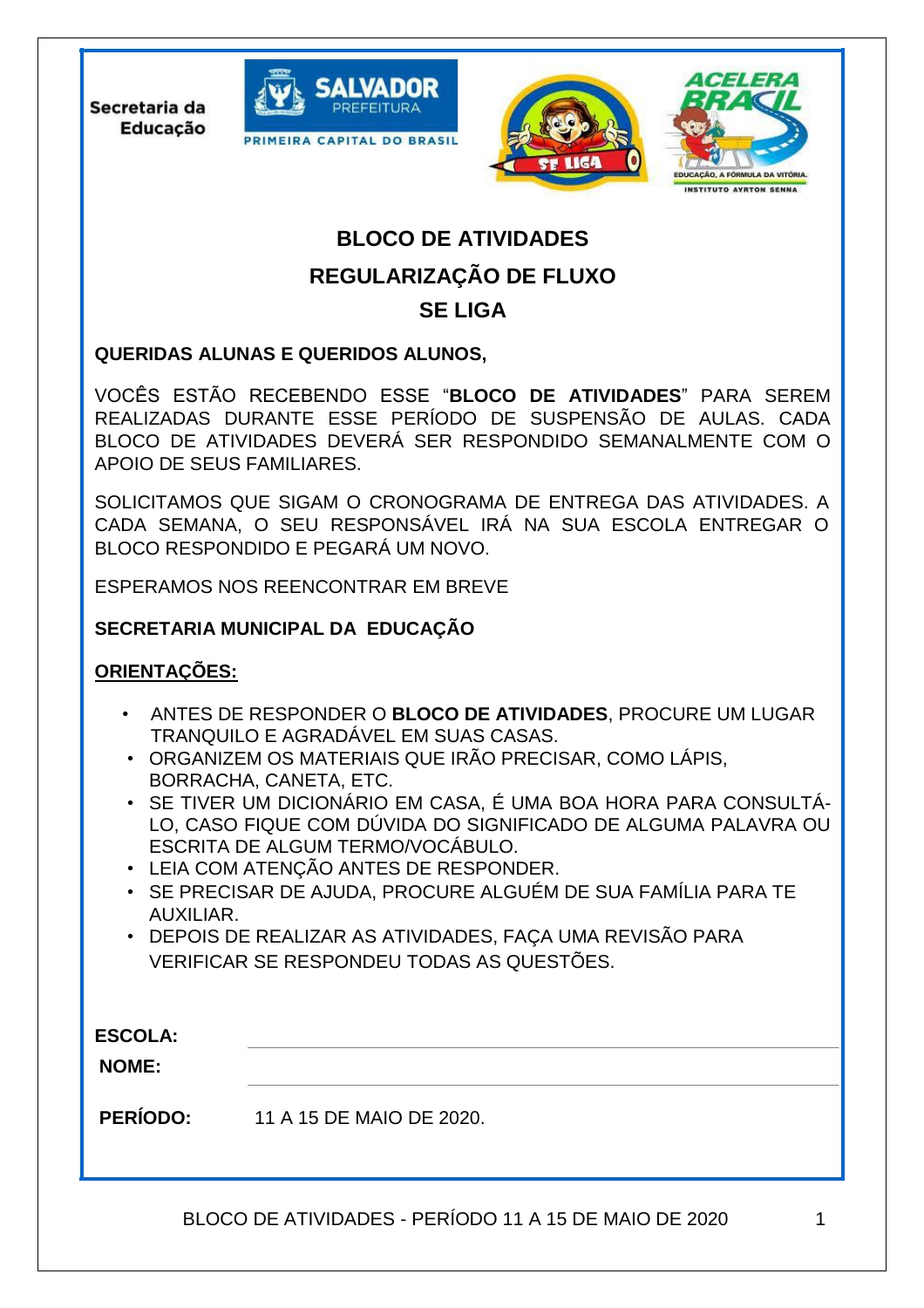## ATIVIDADE 1: 11 DE MAIO DE 2020

### **TODOS TÊM UMA HISTÓRIA**



[...] QUANDO EU NASCI, DA BARRIGA DA MINHA MÃE, MEU PAI PROCURAVA UM LUGAR BOM PARA VIVERMOS BEM.

EU ERA CRIANÇA, MEU PAI PESCAVA, CAÇAVA, BUSCAVA FRUTAS PARA MINHA MÃE PODER COMER DURANTE MEU CRESCIMENTO.

QUANDO EU TINHA DEZ ANOS, JÁ PESCAVA, CAÇAVA, BUSCAVA FRUTAS PARA MEU PAI, MINHA MÃE, MINHA IRMÃ, MEU IRMÃO. ATÉ HOJE CUIDO DA MINHA FAMÍLIA, QUANDO EU TINHA DEZ ANOS, GOSTAVA DE BRINCAR COM MEUS AMIGOS, JOGAVA BOLA, [...], IA PARA A PRAIA, [...] FLECHAVA PEIXE, BRINCAVA DE ESCONDER, DE GUERREIRO BRIGANDO COM OS ADVERSÁRIOS, ME DIVERTIA QUANDO TINHA FESTA.

HOJE, NESTA ÉPOCA, SOU UM JOVEM APAIXONADO, GOSTO DE ESTUDAR, GOSTO DAS FESTAS, GOSTO DE ME DIVERTIR COM MEUS AMIGOS, GOSTO DE OUVIR HISTÓRIAS QUE MEU PAI CONTA, PRESTO ATENÇÃO NO QUE OS VELHOS EXPLICAM [...].

MEC - COORDENAÇÃO GERAL DE APOIO ÀS ESCOLAS INDÍGENAS. TRECHOS DE GEOGRAFIA INDÍGENA BRASÍLIA: INSTITUTO SOCIOAMBIENTAL, 1996.

#### **ANALISANDO O TEXTO**

1. QUAIS INFORMAÇÕES SOBRE A VIDA DESSE PERSONAGEM SÃO RELATADAS NO TEXTO?

2. O QUE HÁ DE SEMEI HANTE E DE DIFERENTE ENTRE SUA HISTÓRIA E A DO PERSONAGEM DO TEXTO? DESCREVA.

3. VOCÊ JÁ PENSOU NA SUA HISTÓRIA? QUAIS ACONTECIMENTOS FAZEM PARTE DA SUA VIDA?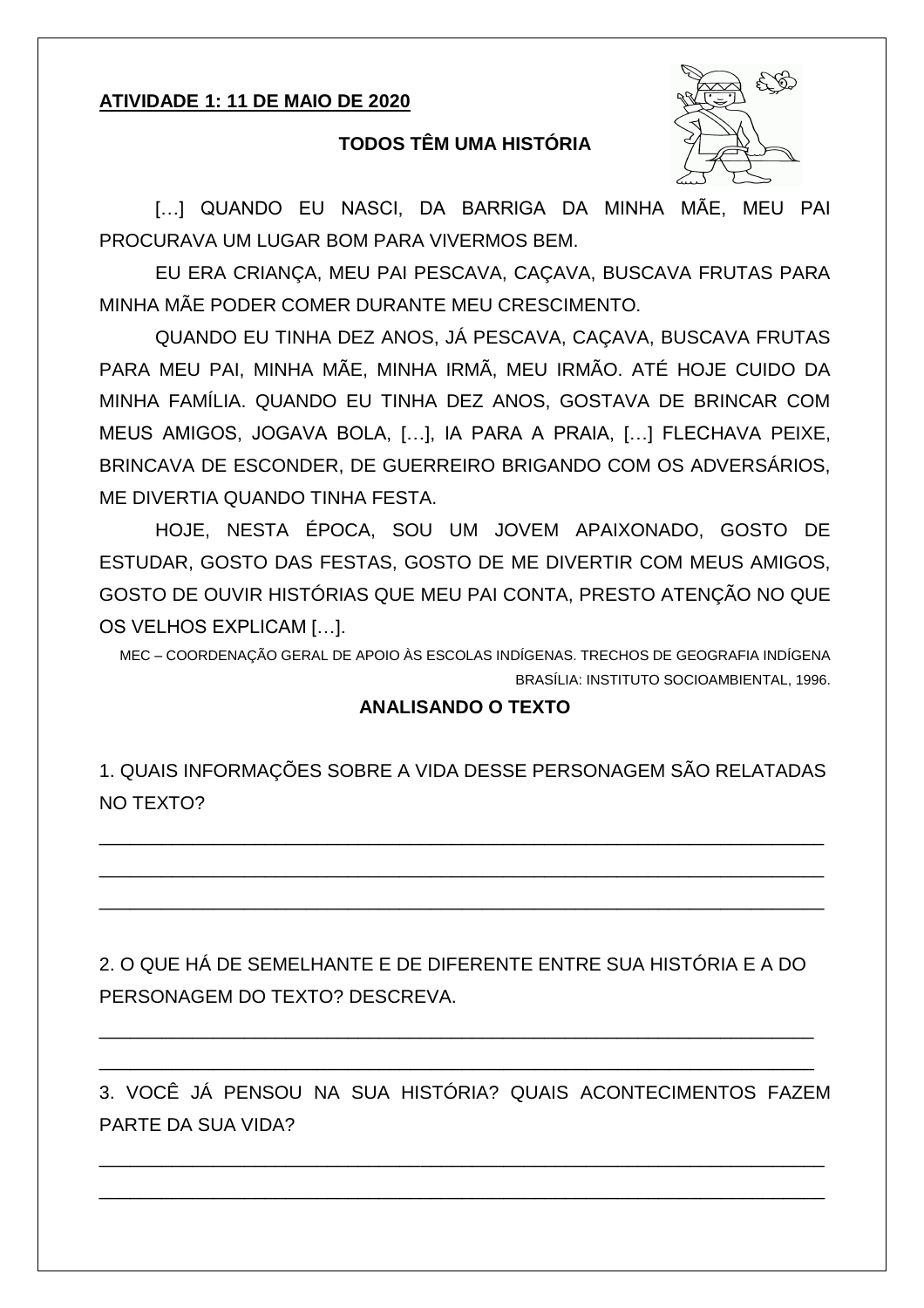## **ATIVIDADE 2: 12 DE MAIO DE 2020**

# AGORA É COM VOCÊ!

01) MARQUE UM **X** NO ALFABETO QUE ESTÁ NA ORDEM CORRETA:

- (A) A-B-C-K-L-D-E-F-G-H-I-J M-N-O-P-Q-R-S-T-U-V-W-X-Z
- (B) A-B-C-K-L-D-E-F-G-H-I-J M-N-O-P-Q-R-S-T-U-V-W-X-Z
- (C) A-B-C-D-E-F-G-H-I-J-K-L-M-N-O-P-Q-R-S-T-U-V-W-X-Y-Z.
- (D) A-B-C-D-E-F-G-H-I-J-K-L-P-Q-R-S-T-M-N-O-U-V-W-X-Z.

2) MARQUE UM **X** NA OPÇÃO QUE APRESENTA O NÚMERO DE SÍLABAS DA PALAVRA **ABACATE:** 

| $(A)$ 2    | $(B)$ 3               |
|------------|-----------------------|
| $\sqrt{2}$ | $\sqrt{N}$ $\sqrt{N}$ |

(C) 4 (D) 5

03) FAÇA UM **X** NA ALTERNATIVA QUE TEM A PALAVRA QUE COMEÇA COM A MESMA SÍLABA DA FIGURA ABAIXO:

- (A) BIGODE
- (B) BODE
- (C) CALOR
- (D) BLOCO



04) LIGUE A FIGURA A SUA LETRA INICIAL:









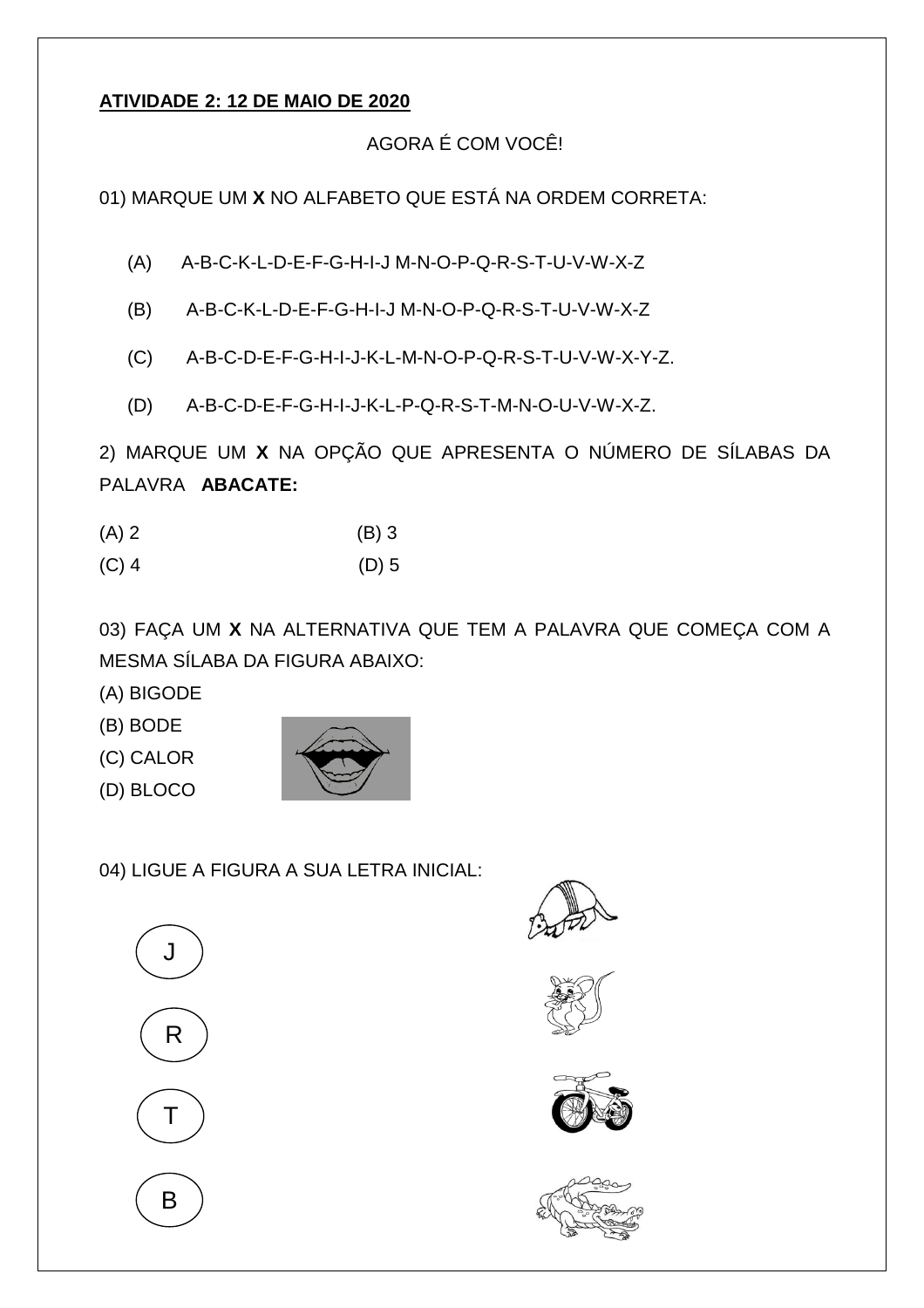# **ATIVIDADE 3: 13 DE MAIO DE 2020**

1)CIRCULE ONDE SÓ TEM LETRAS:









2) OBSERVE A PARLENDA E RESPONDA:

MEIO DIA MACACA SOFIA PANELA NO FOGO BARRIGA VAZIA

QUANTAS PALAVRAS TEM A PARLENDA?



3) MARQUE UM **X** NO QUADRADINHO QUE ESTÁ ESCRITO O NOME DA FIGURA:

AVIÃO MELÃO

PIÃO MÃO



4)FAÇA UM **X** NA ALTERNATIVA COM O NOME DO DESENHO:

- (A) PANELA
- (B) PONELA
- (C) PUNELA
- (D) PINELA

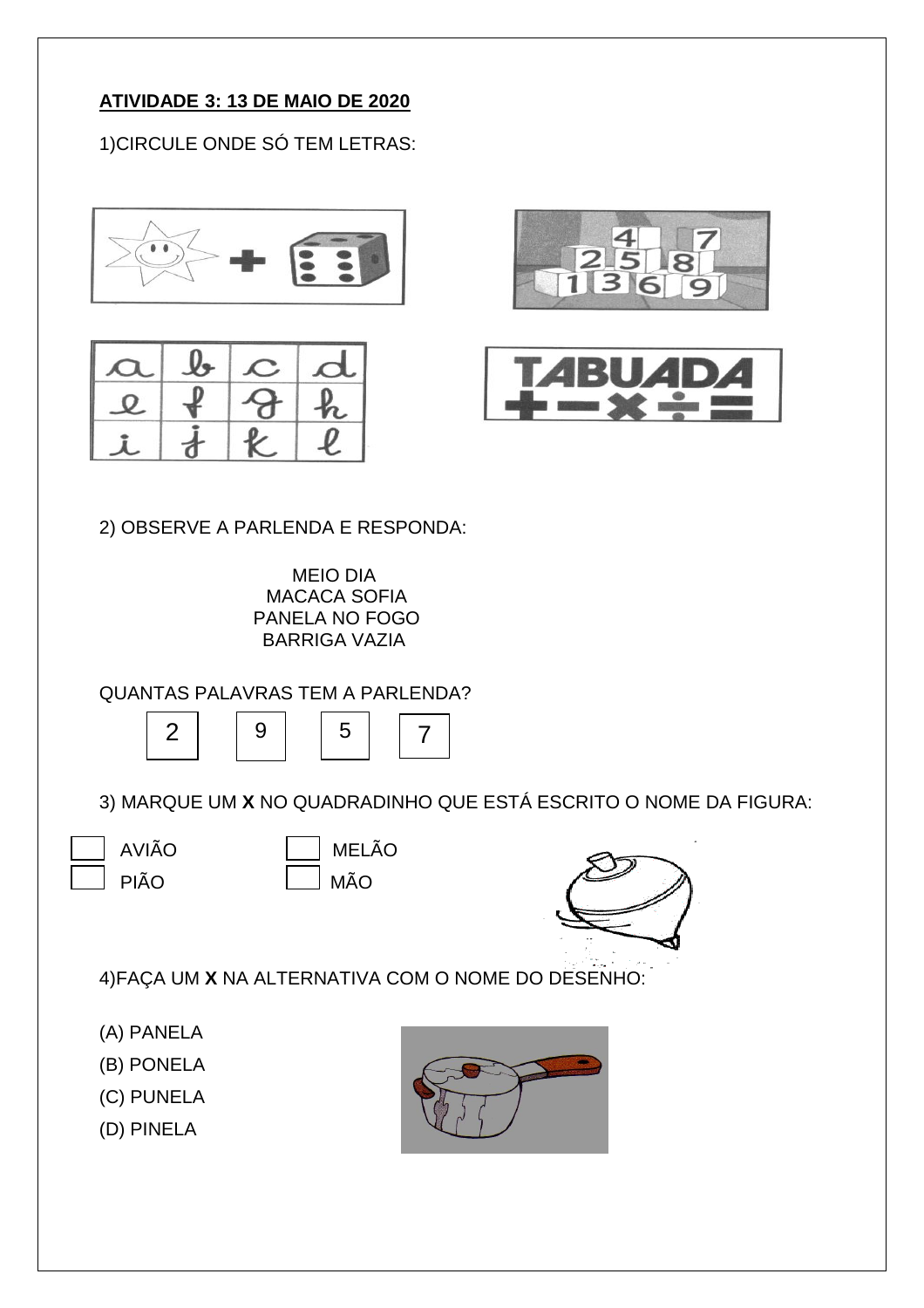# **ATIVIDADE 4: 14 DE MAIO DE 2020**

# **VAMOS CALCULAR!**

1) MARCELO PESCOU 45 PEIXES, LUCAS PESCOU 20 A MAIS QUE MARCELO. QUANTOS PEIXES TÊM OS DOIS JUNTOS?

 $R_{\rm}$ 

2) EM UMA FEIRA HÁ 4 DEZENAS DE CAJU, 1 CENTENA E 3 DEZENAS DE ABACAXI E 2 CENTENAS DE LARANJAS. QUANTAS FRUTAS HÁ NA QUITANDA?

 $R_{\rm c}$ 

3) ANA TINHA 8 LIVROS. COMPROU 2 E GANHOU 10. QUANTOS LIVROS ANA **TEM AGORA?** 

4) TIA LUANA COMPROU UMA COLEÇÃO COM 30 CARROS. COM QUANTOS CARROS FICOU, SE EM SUA ESTANTE JÁ HAVIA 120?

R.

5) UMA BARRACA VENDEU 115 MANGAS PELA MANHÃ E 80 À TARDE. QUANTAS MANGAS A BARRACA VENDEU NESSE DIA?